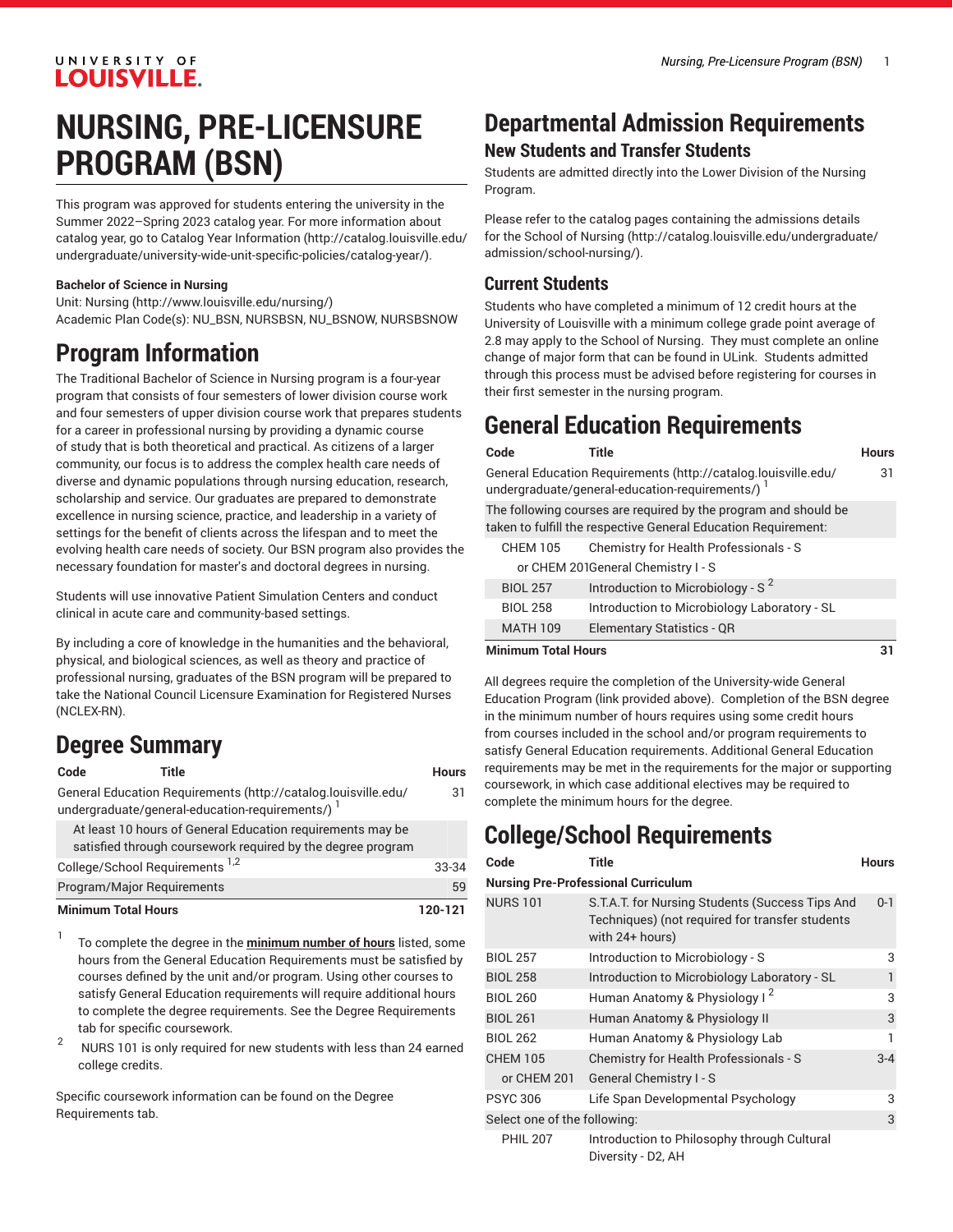### UNIVERSITY OF **LOUISVILLE.**

| <b>Minimum Total Hours</b>   |                                              | 33-34        |
|------------------------------|----------------------------------------------|--------------|
| <b>Electives</b>             |                                              | as<br>needed |
| <b>PHST 301</b>              | <b>Ouantitative Methods in Public Health</b> |              |
| <b>SW 204</b>                | Introduction to Social Statistics            |              |
| SOC 301                      | Introduction to Social Statistics            |              |
| <b>PSYC 301</b>              | <b>Statistics for Psychology</b>             |              |
| <b>MATH 109</b>              | <b>Elementary Statistics - QR</b>            |              |
| Select one of the following: |                                              | 3            |
| <b>MATH 111</b>              | College Algebra - QR <sup>3</sup>            | see<br>note  |
| <b>NURS 395</b>              | <b>Nursing Pharmacotherapeutics</b>          | 3            |
| <b>NURS 338</b>              | Lifespan Pathophysiology                     | 4            |
| or PHEH 331                  | <b>Food Composition and Public Health</b>    |              |
| <b>HSS 303</b>               | <b>Human Nutrition</b>                       | 3            |
| <b>PHIL 325</b>              | <b>Feminist Medical Ethics</b>               |              |
| <b>PHIL 323</b>              | <b>Medical Ethics</b>                        |              |
| <b>PHIL 222</b>              | Contemporary Moral Problems - AH             |              |
| <b>PHIL 211</b>              | Critical Thinking - AH                       |              |

## **Program/Major Requirements**

| Code                                                                 | <b>Title</b>                                                                                                  | <b>Hours</b>   |  |  |
|----------------------------------------------------------------------|---------------------------------------------------------------------------------------------------------------|----------------|--|--|
| <b>Nursing Professional Curriculum</b>                               |                                                                                                               |                |  |  |
| <b>Junior Level</b>                                                  |                                                                                                               |                |  |  |
| <b>NURS 344</b>                                                      | <b>Community Health Nursing</b>                                                                               | 4              |  |  |
| <b>NURS 345</b>                                                      | <b>Foundations of Professional Nursing Practice</b>                                                           | $\overline{4}$ |  |  |
| <b>NURS 346</b>                                                      | Management of Care of the Adult Health Client I                                                               | 5              |  |  |
| <b>NURS 347</b>                                                      | <b>Health Assessment</b>                                                                                      | 3              |  |  |
| <b>NURS 356</b>                                                      | Management of Care of the Adult Health Client II                                                              | $\overline{7}$ |  |  |
| <b>NURS 357</b>                                                      | Maternal-Newborn Nursing                                                                                      | $\overline{4}$ |  |  |
| <b>NURS 358</b>                                                      | Nursing Research for Evidence-Based Practice                                                                  | 2              |  |  |
| <b>Senior Level</b>                                                  |                                                                                                               |                |  |  |
| <b>NURS 481</b>                                                      | <b>Child Health Nursing</b>                                                                                   | 5              |  |  |
| <b>NURS 486</b>                                                      | Management of Care of the Adult Health Client III                                                             | 5              |  |  |
| <b>NURS 487</b>                                                      | Psychiatric-Mental Health Nursing                                                                             | 5              |  |  |
| <b>NURS 491</b>                                                      | <b>Transition to Professional Nursing Practice</b>                                                            | $\overline{2}$ |  |  |
| <b>NURS 492</b>                                                      | <b>Global Public Health</b>                                                                                   | 4              |  |  |
| <b>NURS 493</b>                                                      | Nursing Leadership and Management                                                                             | $\overline{2}$ |  |  |
| <b>NURS 494</b>                                                      | Capstone in Professional Nursing Practicum - CUE                                                              | $\overline{7}$ |  |  |
| <b>Minimum Total Hours</b>                                           |                                                                                                               | 59             |  |  |
| Code                                                                 | Title                                                                                                         | <b>Hours</b>   |  |  |
|                                                                      | Minimum Total Hours, Degree Program                                                                           | 120-121        |  |  |
| Code                                                                 | <b>Title</b>                                                                                                  | <b>Hours</b>   |  |  |
| <b>Culminating Undergraduate Experience (Graduation requirement)</b> |                                                                                                               |                |  |  |
|                                                                      | Requirement fulfilled by completing:                                                                          |                |  |  |
| <b>NURS 494</b>                                                      | Capstone in Professional Nursing Practicum - CUE                                                              |                |  |  |
| 1                                                                    | $\alpha$ , and in the set of the set of a same set of the set of the same constraint of a set of the same set |                |  |  |

Completion of the degree in the minimum number of hours requires using some credit hours from courses included in the school and/ or program requirements to satisfy General Education requirements. Students using other coursework will require additional hours to complete the degree or will reduce the number of available electives. 2 BIOL 102 is a prerequisite for BIOL 260, BIOL 261, BIOL 262. BIOL 102 is not required if students have satisfactorily completed BIOL 260, BIOL 257, or any other Biology course at the 200 level or above.

3 Nursing math competency requirement. This requirement may alternatively be met with a minimum Math ACT sub-score of 25 or an approved higher level mathematics course; however, additional elective course work may be required to meet the 120 minimum credit hour degree requirement.

## **Flight Plan**

### **Flight Plan With Summer Courses**

| Course                            | Title                                                                           | Hours               |
|-----------------------------------|---------------------------------------------------------------------------------|---------------------|
| Year 1                            |                                                                                 |                     |
| Fall                              |                                                                                 |                     |
| <b>BIOL 102</b>                   | Biology: Current Issues and Applications - S                                    | 3                   |
| <b>CHEM 105</b>                   | Chemistry for Health Professionals - S                                          | $\overline{4}$      |
| NURS 101                          | S.T.A.T. for Nursing Students (Success Tips And<br>Techniques)                  | 1                   |
| <b>ENGL 101</b>                   | Introduction to College Writing - WC                                            | 3                   |
| MATH 111                          | College Algebra - QR                                                            | 3                   |
|                                   | <b>Hours</b>                                                                    | 14                  |
| Spring                            |                                                                                 |                     |
| <b>BIOL 260</b>                   | Human Anatomy & Physiology I                                                    | 3                   |
| <b>ENGL 102</b>                   | Intermediate College Writing - WC                                               | 3                   |
| MATH 109<br>or PHST 301           | Elementary Statistics - QR<br>or Quantitative Methods in Public Health          | 3                   |
|                                   | General Education: Cardinal Core Oral Communication - OC                        | 3                   |
| Perspective US Diversity - SBHD1  | General Education: Cardinal Core Social & Behavioral Sciences Historical        | 3                   |
|                                   | <b>Hours</b>                                                                    | 15                  |
| Year 2                            |                                                                                 |                     |
| Fall                              |                                                                                 |                     |
| <b>BIOL 261</b>                   | Human Anatomy & Physiology II                                                   | 3                   |
| <b>BIOL 262</b>                   | Human Anatomy & Physiology Lab                                                  | 1                   |
| <b>PSYC 201</b>                   | Introduction to Psychology - SB                                                 | 3                   |
| <b>HSS 303</b><br>or PHEH 331     | <b>Human Nutrition</b><br>or Food Composition and Public Health                 | 3                   |
|                                   | General Education: Cardinal Core Arts & Humanities - AH                         | 3                   |
|                                   | <b>Hours</b>                                                                    | 13                  |
| Spring                            |                                                                                 |                     |
| <b>BIOL 257</b>                   | Introduction to Microbiology - S                                                | 3                   |
| <b>BIOL 258</b>                   | Introduction to Microbiology Laboratory - SL                                    | 1                   |
| <b>PSYC 306</b>                   | Life Span Developmental Psychology                                              | 3                   |
| PHIL Ethics Elective <sup>1</sup> |                                                                                 | 3                   |
|                                   | General Education: Cardinal Core Arts & Humanities Global Diversity - AHD2      | 3                   |
|                                   | <b>Hours</b>                                                                    | 13                  |
| Summer                            |                                                                                 |                     |
| <b>NURS 338</b>                   | Lifespan Pathophysiology                                                        | 4                   |
| <b>NURS 395</b>                   | <b>Nursing Pharmacotherapeutics</b>                                             | 3                   |
|                                   | <b>Hours</b>                                                                    | $\overline{7}$      |
| Year 3                            |                                                                                 |                     |
| Fall                              |                                                                                 |                     |
| NURS 344<br><b>NURS 345</b>       | <b>Community Health Nursing</b><br>Foundations of Professional Nursing Practice | $\overline{4}$<br>4 |
| <b>NURS 346</b>                   | Management of Care of the Adult Health Client I                                 | 5                   |
| <b>NURS 347</b>                   | <b>Health Assessment</b>                                                        | 3                   |
|                                   | <b>Hours</b>                                                                    | 16                  |
| Spring                            |                                                                                 |                     |
| <b>NURS 356</b>                   | Management of Care of the Adult Health Client II                                | 7                   |
| <b>NURS 357</b>                   | Maternal-Newborn Nursing                                                        | $\overline{4}$      |
|                                   |                                                                                 |                     |